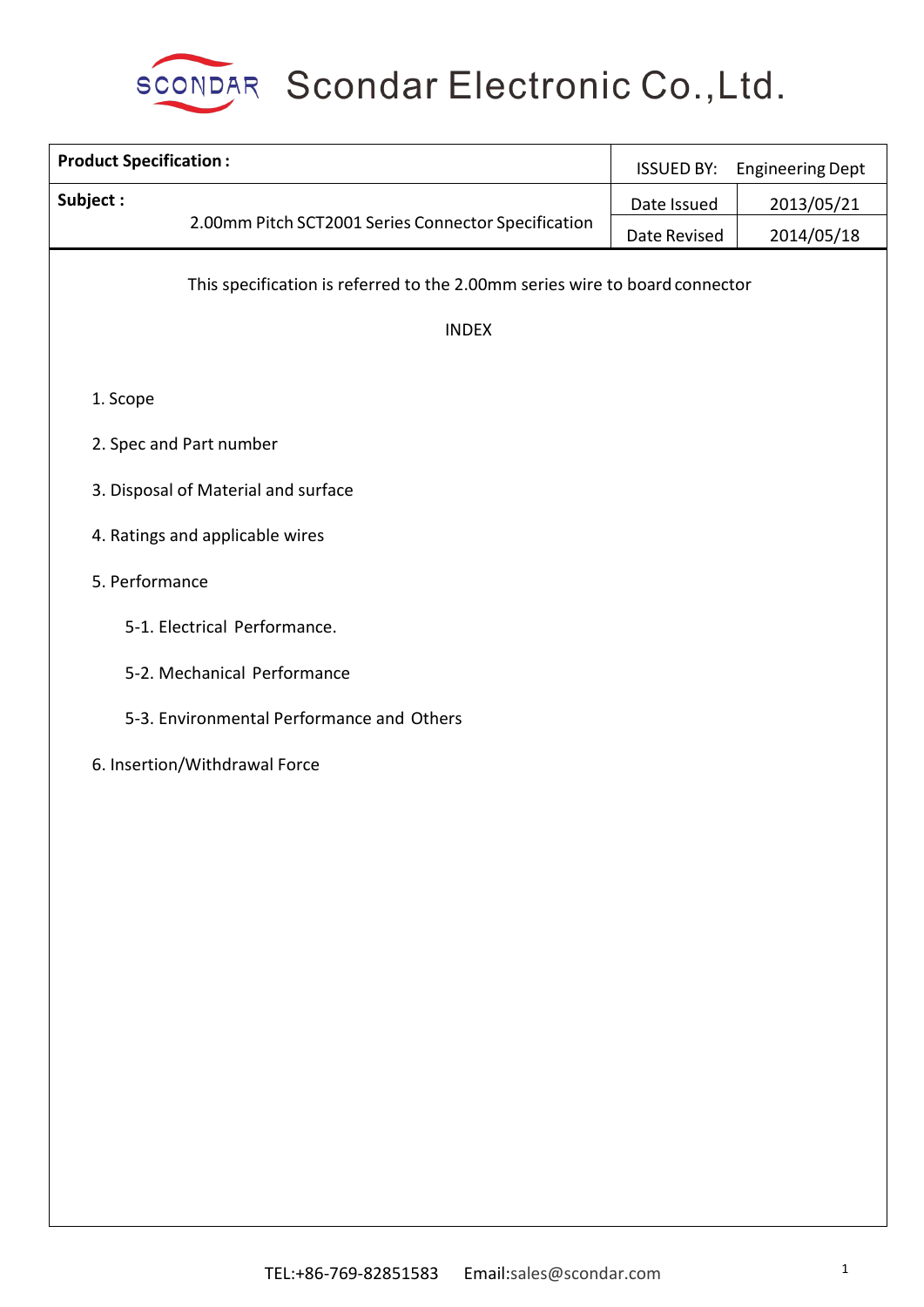

| <b>Product Specification:</b>                       | <b>ISSUED BY:</b> | <b>Engineering Dept</b> |
|-----------------------------------------------------|-------------------|-------------------------|
| Subject :                                           | Date Issued       | 2013/05/21              |
| 2.00mm Pitch SCT2001 Series Connector Specification | Date Revised      | 2014/05/18              |

### **1. Scope**

This Specification Covers the 2.00mm Pitch SCT2001 Series Connector Specification.

#### **2. Spec and Part number**

| <b>Specification</b> | <b>Production No.</b>                                                | <b>Picture of Product</b> |
|----------------------|----------------------------------------------------------------------|---------------------------|
| Terminal             | <b>SCT2001T</b>                                                      | <b>NONE</b>               |
| Housing              | SCT2001H-XXP                                                         | <b>NONE</b>               |
| Wafer                | SCT2001WR-XXP<br>SCT2001WV-XXP<br>SCT2001WR-S-XXP<br>SCT2001WV-S-XXP | <b>NONE</b>               |

### **3. Disposal of Material andsurface**

| <b>Specification</b> |             | <b>Materials</b>         | <b>Disposal of Surface</b>                |
|----------------------|-------------|--------------------------|-------------------------------------------|
| Terminal             |             | <b>Phosphor Bronze</b>   | Tin Plated: Over 70µ" .Nickel: Over 30µ". |
| Housing              |             | <b>PA66</b>              | <b>UL 94V-0</b>                           |
|                      | <b>Base</b> | High Temperature Plastic | <b>UL 94V-0</b>                           |
| Wafer<br><b>PIN</b>  |             | <b>Brass</b>             | Over Tin 70µ" /Over 30µ" Nickel           |

#### **(Please Refer to the Project drawing for the above Specification)**

#### **4. Ratings and applicable wires**

| <b>Standard</b><br><b>Item</b> |                                          |  |  |
|--------------------------------|------------------------------------------|--|--|
| 100V                           | [AC/DC]                                  |  |  |
| 2.0A                           |                                          |  |  |
|                                | -25℃~+85℃                                |  |  |
|                                | AWG 24#~30# Insulation O.D. 1.50mm(Max.) |  |  |
|                                |                                          |  |  |

\*Including terminal temperature rise.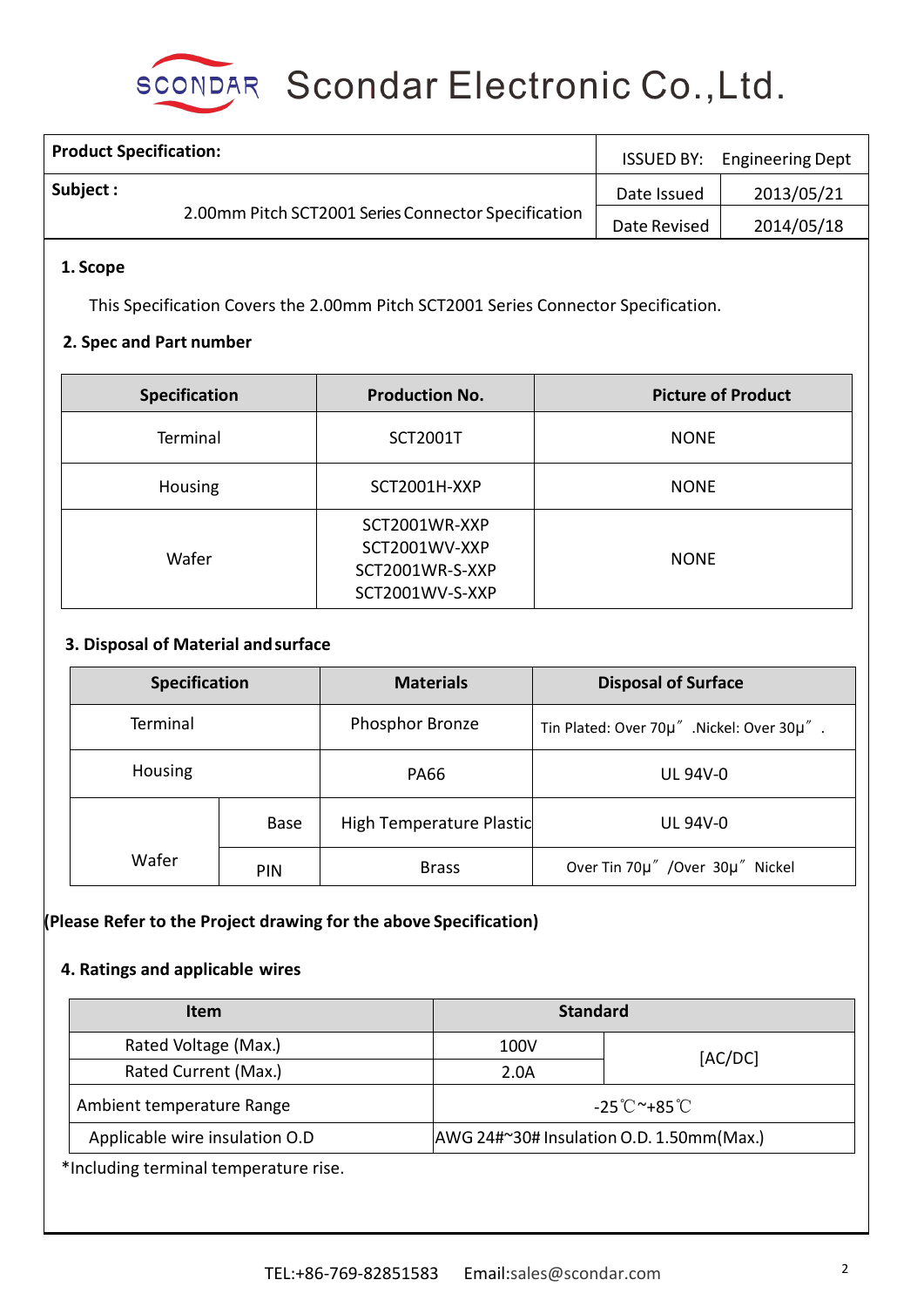

| <b>Product Specification:</b> |                                                       |                                                                                                                                              | <b>ISSUED BY:</b>                                                                                                       | <b>Engineering Dept</b> |
|-------------------------------|-------------------------------------------------------|----------------------------------------------------------------------------------------------------------------------------------------------|-------------------------------------------------------------------------------------------------------------------------|-------------------------|
| Subject:                      |                                                       |                                                                                                                                              | 2013/05/21<br>Date Issued                                                                                               |                         |
|                               | 2.00mm Pitch SCT2001 Series Connector Specification   | Date Revised                                                                                                                                 | 2014/05/18                                                                                                              |                         |
|                               | <b>5. PERFORMANCE</b><br>5-1. Electrical Performance. |                                                                                                                                              |                                                                                                                         |                         |
|                               | Item                                                  | <b>Test Condition</b>                                                                                                                        |                                                                                                                         | Requirement             |
|                               |                                                       | Mate connectors, measure by dry circuit,<br>20mV MAX, 10mA.<br>(Based upon EIA-364-06A).                                                     | Initial:<br>10 milliohms Max.<br>After Test:<br>20 milliohms Max.<br>1000 Megohms Min.<br>No Breakdown and<br>Flashover |                         |
| $5 - 1 - 1$                   | Contact<br>Resistance                                 | 50mm                                                                                                                                         |                                                                                                                         |                         |
| $5 - 1 - 2$                   | Insulation<br>Resistance                              | Mate connectors, apply 500V DC between<br>adjacent terminal or ground.<br>(Based upon EIA-364-21B/MIL-STD-202<br>Method 302 Cond.B)          |                                                                                                                         |                         |
| $5 - 1 - 3$                   | Dielectric<br>Strength                                | Mate connectors, apply 500V AC for 1<br>minute between adjacent terminal or<br>ground.<br>(Based upon EIA-364-20A/MIL-STD-202<br>Method 301) |                                                                                                                         |                         |
| $5 - 1 - 4$                   | Contact<br>resistance on<br>crimped<br>portion        | Crimp the applicable wire on to the<br>terminal measure by dry circuit 20mV MAX,<br>10 <sub>m</sub> A.                                       |                                                                                                                         | 10 milliohms Max.       |

## **5-1. ElectricalPerformance**

| Item        |                                | <b>Test Condition</b>                                                   | Requirement          |
|-------------|--------------------------------|-------------------------------------------------------------------------|----------------------|
|             |                                | Insert and withdraw Connectors at the speed<br>rate of 25.4±3mm/minute. |                      |
| $5 - 2 - 1$ | Insertion &<br>Retention Force | <b>PULL</b>                                                             | Refer to paragraph 6 |
|             |                                | <b>PUSH</b>                                                             |                      |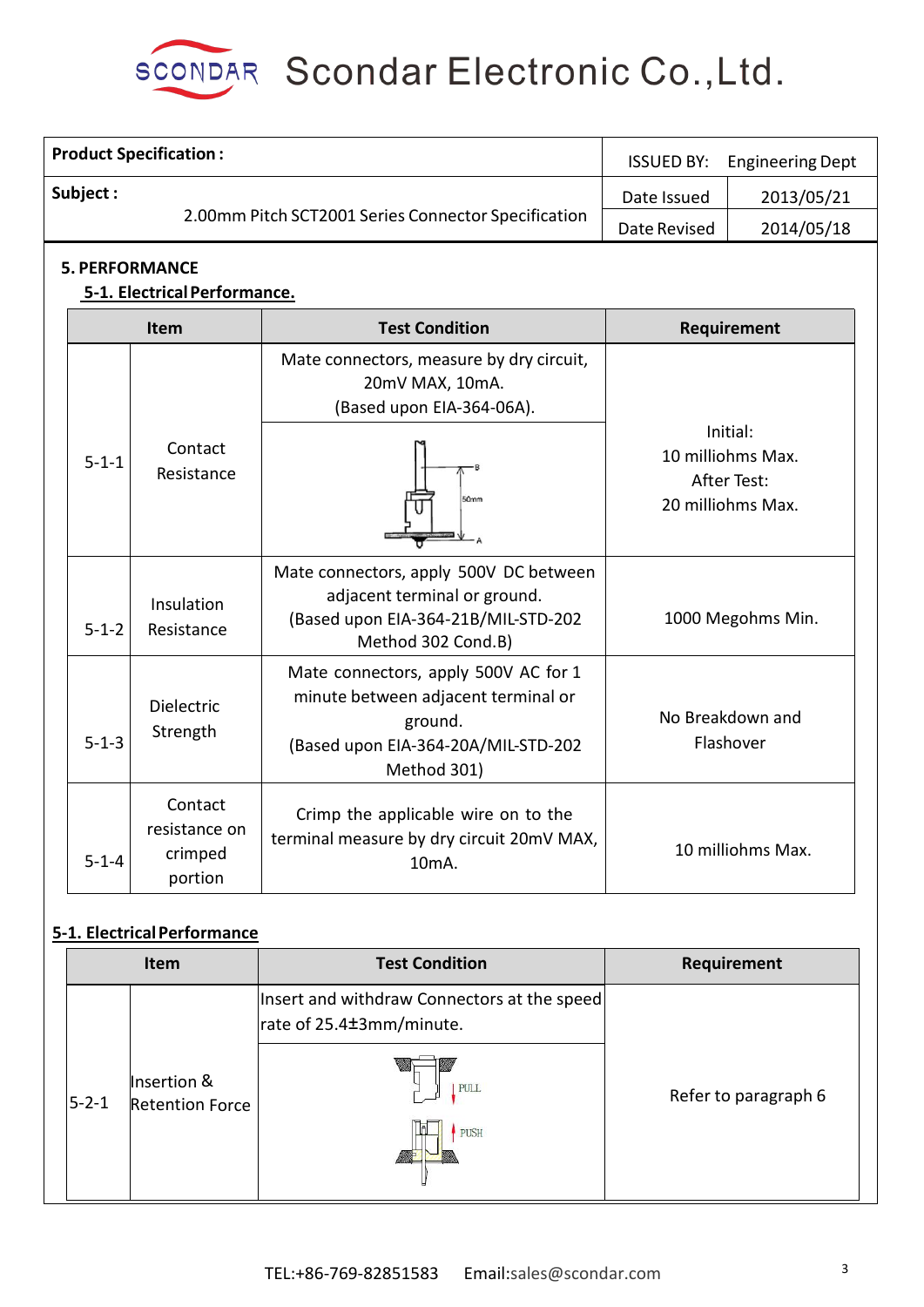

|             | <b>Product Specification:</b> | <b>ISSUED BY:</b><br><b>Engineering Dept</b>    |                                                                                                            |                                                                                            |                     |     |     |            |
|-------------|-------------------------------|-------------------------------------------------|------------------------------------------------------------------------------------------------------------|--------------------------------------------------------------------------------------------|---------------------|-----|-----|------------|
|             | Subject:                      |                                                 |                                                                                                            | Date Issued                                                                                |                     |     |     | 2013/05/21 |
|             |                               |                                                 | 2.00mm Pitch SCT2001Series Connector Specification                                                         | Date Revised                                                                               |                     |     |     | 2014/05/18 |
|             |                               | 5-2. Mechanical Performance.                    |                                                                                                            |                                                                                            |                     |     |     |            |
|             | <b>Item</b>                   |                                                 | <b>Test Condition</b>                                                                                      | Requirement                                                                                |                     |     |     |            |
|             | $5 - 2 - 2$                   | Terminal<br>/Housing<br>Retention<br>Force      | Apply axial pull out force at the rate of<br>25.4±3mm/minute terminal assembled in<br>the housing.<br>PULL | 14.7N {1.5kgf} Min.                                                                        |                     |     |     |            |
|             | $5 - 2 - 3$                   | Terminal<br>Insertion<br>Force                  | Insert the crimped terminal into the<br>housing.                                                           | 9.8N {1.0kgf} Max.                                                                         |                     |     |     |            |
|             | $5 - 2 - 4$                   | Pin Retention<br>Force                          | Apply axial push force at the speed of<br>25.4±3mm/minute.<br><b>PUSH</b>                                  |                                                                                            | 9.8N {1.00kgf} Min. |     |     |            |
|             |                               |                                                 | Fix the crimped terminal, apply axial pull out                                                             | AWG#                                                                                       | #24                 | #26 | #28 | #30        |
|             |                               | Tensile<br>strength<br>(Crimped<br>connections) | force on the wire. (Do not crimp insulation<br>part).                                                      | Spec.<br>kgf.<br>Min.                                                                      | 3.0                 | 2.0 | 1.5 | 0.8        |
| $5 - 2 - 5$ |                               |                                                 | Contact<br>Pulling load                                                                                    | Note> As for unspecified wire<br>sizes in this specification<br>define values with clients |                     |     |     |            |

| <b>Item</b> |                                      | <b>Test Condition</b>                                                         | Requirement           |                         |  |
|-------------|--------------------------------------|-------------------------------------------------------------------------------|-----------------------|-------------------------|--|
| $5 - 3 - 1$ | Repeated<br>Insertion/<br>Withdrawal | When mated up to 50 cycles repeatedly by<br>the rate of 10 cycles per minute. | Contact<br>Resistance | milliohms<br>20<br>Max. |  |

# **5-3. Environmental Performance andOthers.**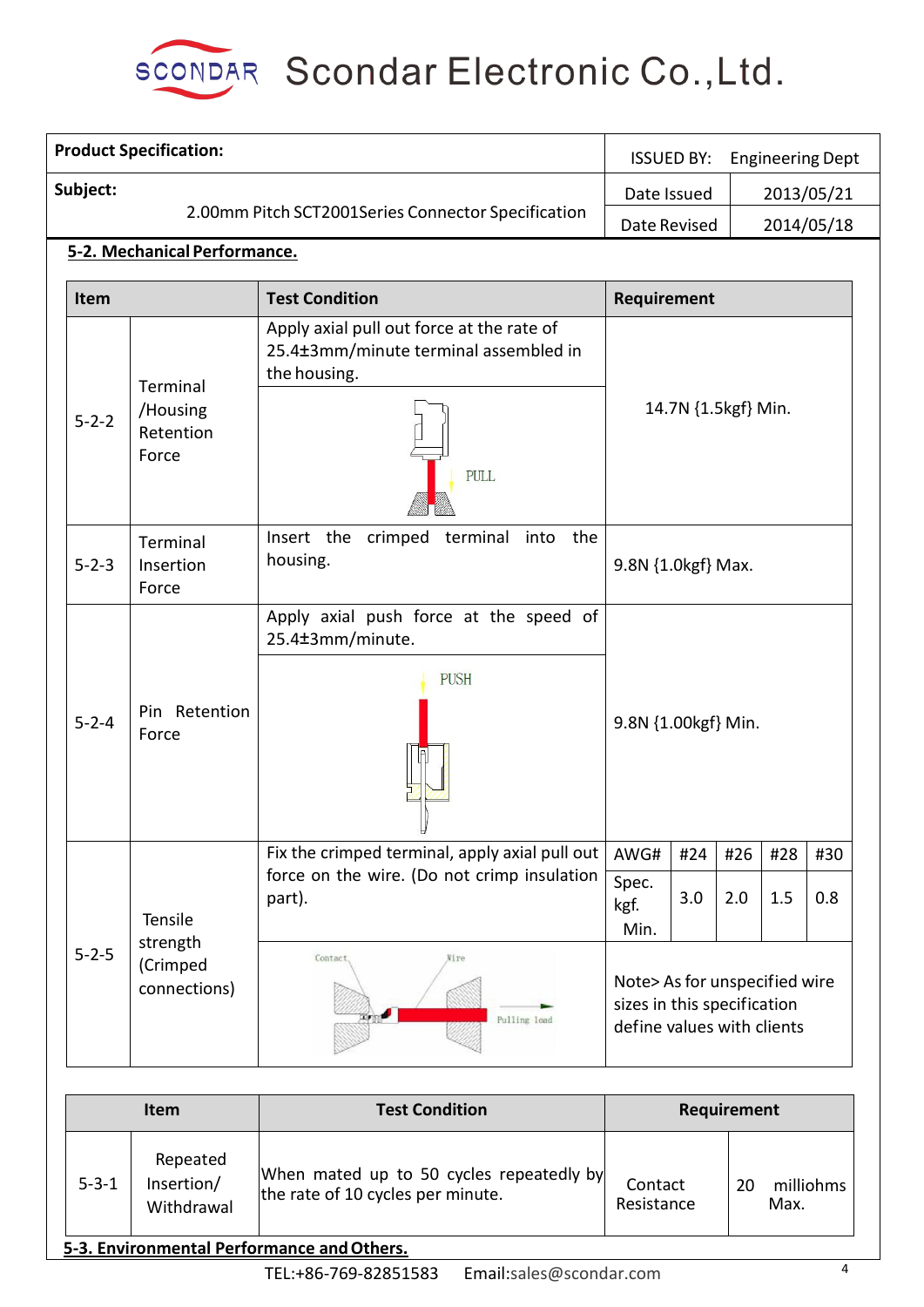

|             | <b>Product Specification:</b>                                                                            | <b>ISSUED BY:</b>                                                                | <b>Engineering Dept</b>  |                          |
|-------------|----------------------------------------------------------------------------------------------------------|----------------------------------------------------------------------------------|--------------------------|--------------------------|
| Subject:    |                                                                                                          |                                                                                  | Date Issued              | 2013/05/21               |
|             |                                                                                                          | 2.00mm Pitch SCT2001Series Connector Specification                               | Date Revised             | 2014/05/18               |
|             |                                                                                                          |                                                                                  |                          |                          |
|             | Item                                                                                                     | <b>Test Condition</b>                                                            |                          | Requirement              |
| $5 - 3 - 2$ | Temperature<br>Rise                                                                                      | Carrying rated current load. (UL 1977)                                           | Temperature<br>rise      | 30°C Max.                |
|             |                                                                                                          | Amplitude: 1.5mm P-P                                                             | Appearance               | No Damage                |
| $5 - 3 - 3$ | Vibration                                                                                                | Sweep time: 10~55~10 HZ in 1 minute<br>Duration: 2 hours in each X.Y.Z axials.   | Contact<br>Resistance    | 20 milliohms<br>Max.     |
|             |                                                                                                          | (Based upon EIA-364-28B/MIL-STD-202<br>Method 213B Cond.A)                       | Discontinuity            | 1 micro-<br>second Max.  |
|             |                                                                                                          |                                                                                  | Appearance               | No Damage                |
| $5 - 3 - 4$ | $490 \text{m/s}^2$ {50G}, 3 strokes in each X.Y.Z. axes.<br>(Based upon EIA-364-27B/MIL-STD-202<br>Shock | Contact<br>Resistance                                                            | 20 milliohms<br>Max.     |                          |
|             | Method 213B Cond.A)                                                                                      |                                                                                  | Discontinuity            | 1 micro-<br>second Max.  |
|             |                                                                                                          |                                                                                  | Appearance               | No Damage                |
| $5 - 3 - 5$ | Heat Resistance                                                                                          | 85±2°C,96 hours.<br>(Based upon MIL-STD-202 Method 108A<br>Cond.A)               | Contact<br>Resistanc     | 20milliohms<br>Max.      |
|             |                                                                                                          |                                                                                  | Appearance               | No Damage                |
| $5 - 3 - 6$ | Cold Resistance                                                                                          | $-25\pm5^{\circ}$ C,96 hours.<br>(Based upon EIA-364-105)                        | Contact<br>Resistanc     | 20milliohms<br>Max.      |
|             |                                                                                                          |                                                                                  | Appearance               | No Damage                |
|             |                                                                                                          | Temperature: 40±2°C Relative<br>Humidity: 90~95%                                 | Contact<br>Resistance    | 20milliohms<br>Max.      |
| $5 - 3 - 7$ | Humidity                                                                                                 | Duration: 96 hours<br>(Based upon EIA-364-31A/MIL-STD-202<br>Method 103B Cond.B) | Dielectric<br>Strength   | Must meet<br>$5 - 1 - 3$ |
|             |                                                                                                          |                                                                                  | Insulation<br>Resistance | 500Megohms<br>Min.       |
|             |                                                                                                          | 5 cycles of:<br>a) -55 $\degree$ C 30 minutes.                                   | Appearance               | No Damage                |
| $5 - 3 - 8$ | Temperature<br>Cycling                                                                                   | b) +85 $°C$ 30 minutes.<br>(Based upon EIA-364-32B)                              | Contact<br>Resistance    | 20milliohms<br>Max.      |